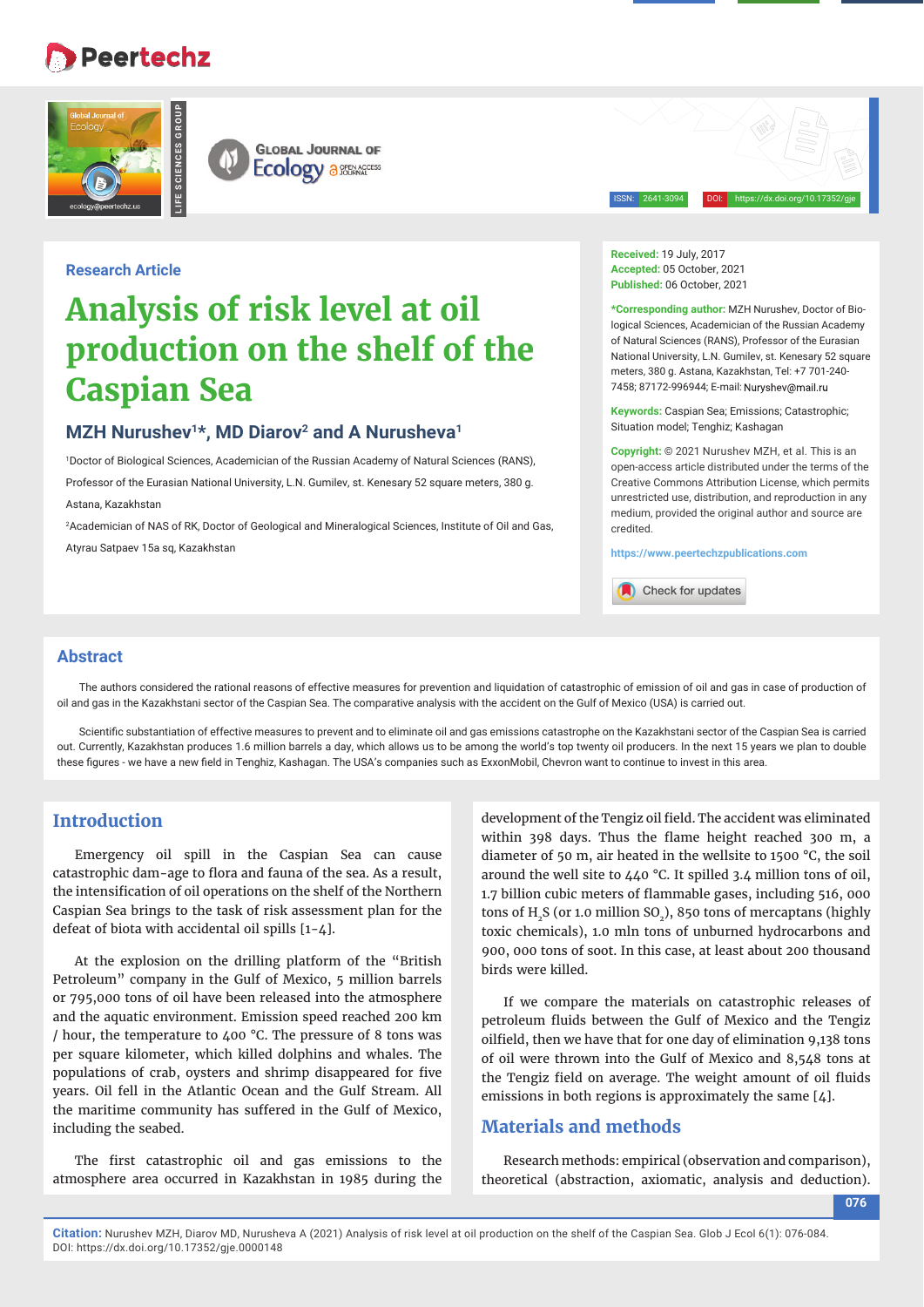The methodical principles of an estimation of economic damage are based on two approaches to estimation (rate) of damage from pollution of an environment: Indirect (integrated) and bu objects.

In researches applied methods ArcGIS Server component provides storage cards as a service to display in the Publish Map Web-Part.

Pre-processing Module Component allows the generation of configuration files required for the calculation of wind, hydrodynamics and oil spill.

Component Mike 21 HD [5] provides the calculation of hydrodynamics.

Component Mike 21 SA [6] calculates an oil spill.

Risk App component calculates the probability risk of oil pollution of the sea and the destruction of biota in the Northern Caspian [7]. Storage layer comprises a database for storing information [8,9]. The geodynamic monitoring of the Kazakh scientists is conducted on the basis of geo-positioning space with the GPS satellites, GLONASS, accompanied by JSC "National Center for Space Research of Kazakhstan" [10,11].

#### **Results and discussion**

Currently, high sulfur giant subsalt oil and gas deposits are being developed on the Kazakhstani shelf of the Caspian Sea, which is unprecedented in the history of oil industry in Kazakhstan. It is necessary to study the mechanisms and predisposition to certain areas of catastrophic events for the prevention of possible emergency situations. The analysis shows that emergencies occur where the earth's crust accommodating giant oil reservoirs more active, not calm, tectonic shifts occur. All the pre-salt oil reservoirs represented as a "giant powder container" with abnormally high pressure, temperature and high hydrogen sulphide content (Table 1).

According to the geophysical research conducted by Western oil companies, the structure (reservoir) of oilfields -Kashagan, Kayran, Aktoty, Korolevskoe and Tengiz oilfield is a single complex area, about 160 km long, 40 km wide, with some pinches. Clearly, that new deposits of hydrocarbons will be opened within this area and gas fields.

The oil reservoirs at depths of 4,000-5,500 meters are under stress, under enormous pressure in-situ 800-1,100 atm., occupying a total area of 3,154 square kilometers and water area

Table 1: Characteristics of the pre-salt oil and gas fields.

| <b>Main Data</b>                                     | <b>Fields</b> |                                     |               |             |               |  |
|------------------------------------------------------|---------------|-------------------------------------|---------------|-------------|---------------|--|
|                                                      | Kashagan      | <b>Kairan</b>                       | <b>Aktoty</b> | Korolevskoe | <b>Tengiz</b> |  |
| Depth, m.                                            |               | 4,000-5,500 3,200-5,500 3,600-5,000 |               | 4.000       | 4,000-5,500   |  |
| Reservoir pressure<br>in atmospheres.                | 800-1.100     | 700-1.000                           | 800-1.000     | 800         | 800-1,100     |  |
| Reservoir<br>temperature, °C                         | 110-130       | 110-130                             | 110-130       | 110-130     | 110-130       |  |
| The content of the<br>gray-hydrogen (H2<br>$S)$ in % | 19-22         | $16 - 20$                           | 22            | 16          | 19-23         |  |

of the sea coast. According to the academician the violations of moderate static state of giant oil storage tanks can trigger:

- 1. Natural earthquake
- 2. Man-made earthquakes
- 3. Technological violations of drilling and exploitation of the deposit.

According to the Institute of Seismology, the territory of Atyrau region, including the Caspian Sea, is related to the areas of the crust with the possible manifestations of earthquakes of magnitude 6 on the Richter scale. Right here in tectonically active areas of the Earth's crust large subsalt of oil and gas deposits are located. Modern active faults within the Tengiz field (vertical) have up to 5 cm per year, which was established by repeated leveling tool.

On the eastern coast of the Kazakhstani sector of the Caspian Sea at the end of April 2000, there was a large-scale subsidence of the Earth's surface. As a result of tectonic downstream movements, the huge tracts of Kalamkas and Karazhambas were flooded. More than one hundred well sites were under water. This coastline stretched for tens of kilometers.

Thus, the uncontrolled development of the huge pre-salt hydrocarbon resources of the Caspian Sea in Kazakhstani sector will be under strong natural and anthropogenic geodynamic factors. Risks of natural earthquakes are essential.

The emergence of the danger of natural and man-made earthquakes increases, because since 1993 at the Tengiz field, in a growing volume hydrocarbon resources have been extracted. Injection of water or gas to fill the voids and cracks liberated so far are not conducted. This circumstance leads to a moderate violation of the static state of the subsoil [10] leading to the following geophysical processes:

- 1. Fall in situ pressure on the periphery of the oil tanks.
- 2. Change of the phase relationship of hydrocarbon systems.
- 3. Change of the temperature condition of oil tanks.

Drilling of the first well at Kashagan started on 11 August 1999. In winter of 2000, the first subsalt with huge reserves of oil and gas was opened - 38 billion of barrels, or 6 billion tons, of which there were about 10 billion recoverable barrels of oil. Our fears of the emergence of man-made earthquakes are real and it is an expected phenomenon. This is confirmed by the declaration of "Agip KCO" of intent to develop the Kashagani field, where it is noted that "... the planned development of offshore oil production on the shelf of the Northern Caspian Sea will be counted not in years, but for many decades."

A certain danger is represented by 19 deposits, which are located on the 1,485 drilled wells that are located in the zone of flooding and pre-flooding of the Caspian Sea. Some of them give a leak; very dangerous 150 wells are located in the coastal part of the sea. Too little funds are allocated to eliminate them (25 million tenge in 2009 to eliminate the 20 wells). It should

**077**

**Citation:** Nurushev MZH, Diarov MD, Nurusheva A (2021) Analysis of risk level at oil production on the shelf of the Caspian Sea. Glob J Ecol 6(1): 076-084. DOI: https://dx.doi.org/10.17352/gje.0000148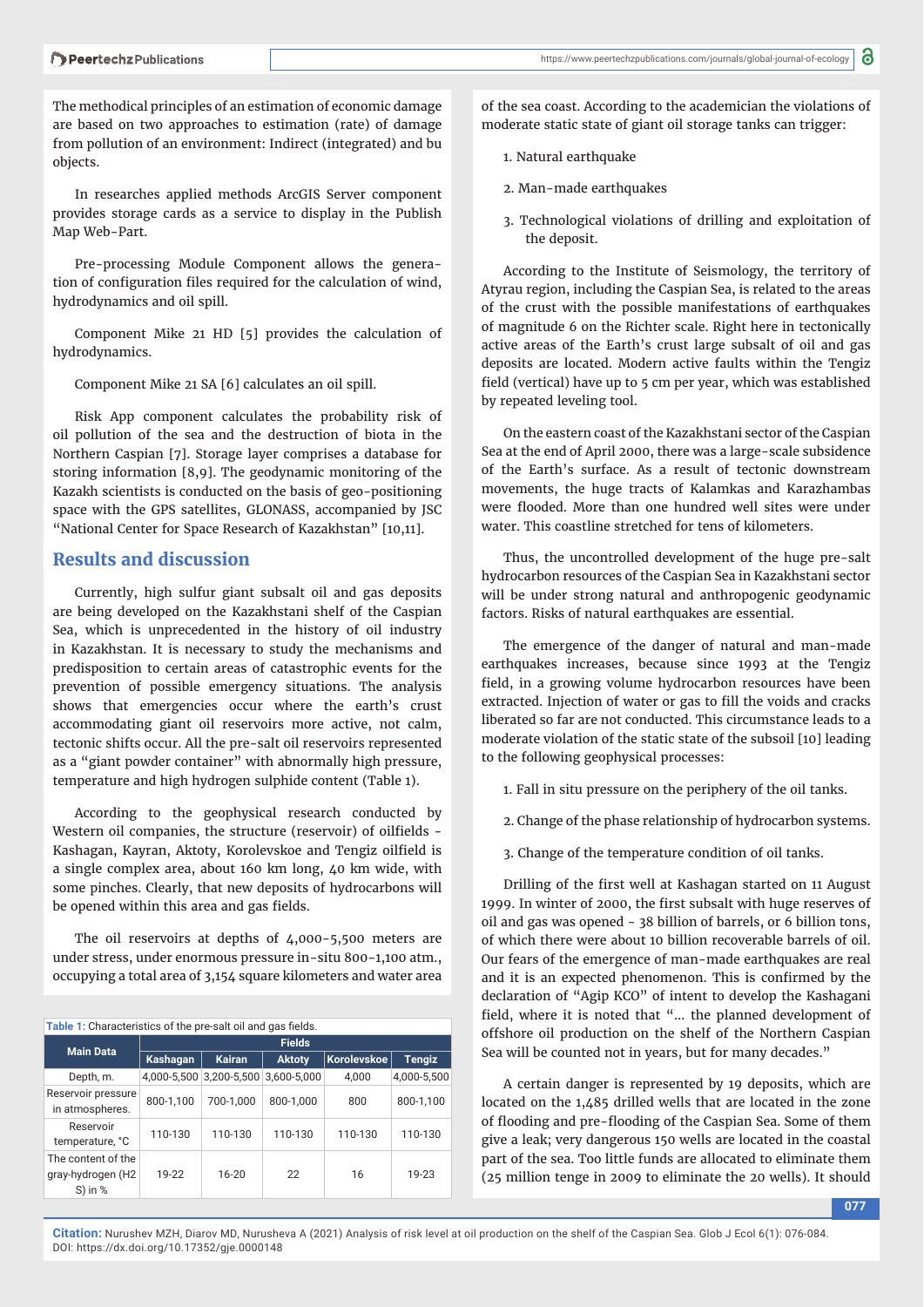be noted that the uniqueness of the Kashagan field, located in the shallow area of the Kazakhstani North Caspian biological resources is in rich feeding grounds, migration routes of fish and birds. According to our research, the biomass per unit area is about 1.5-2 times higher than in the rest of the sea. The particular vulnerability of the Kazakh part of the total water volume of all the sea is only 0.94% while 27.73% of the area of the entire sea area (more than 398,000 sq. km), with an average depth of 6.2 m. If you pour a ton of oil per unit volume in different parts of the sea, the lethal concentration here is achieved much faster.

The Caspian Sea has immense beauty and diversity of ecosystems and is rich in natural resources, not yet being fully investigated and is not used efficiently. The Caspian Sea has a climate formation value and is unique in that it was called the relict flora and fauna, including the world's largest herd of sturgeon fish (90% of world reserves). The Caspian Sea is home to more than 500 species of plants and 850 species of animals. The Caspian Sea is a major migratory route and habitat for waterfowl and shorebirds.

In fact the Kazakhstan's Caspian Sea coast is lower and is very similar to the low marshy shores of Louisiana, which was hit hard by the oil spill. Here on the shores of the Caspian Sea protected wetlands are situated, and the state nature reserve "Ak Zhayik" is in front of the Kashagan field, where rare species of fish, birds and animals live. In the event of a similar disaster in the Caspian Sea, with the help of wind surges, the oil can go on the marshy coastal waters, where it will not be possible to collect it any longer. Marshy ground will easily absorb oil mixture, and the unique nature of the Caspian Sea will be lost.

Unfortunately, the pollution of the Caspian Sea continues. Only from "Tengizchevroil" LLP emission of pollutants in the atmosphere has made more than 1 million tons. Thus, one ton of crude oil accounts for 7.07-8.0 kg of harmful substances, which is based on the oxides of sulfur, nitrogen, sulfuric and nitric acids. As a result, in the eastern part of the sea water area there is a decrease in pH. The difference between the extreme values of pH in the studied sea area reaches 1.59 (8.4 to 6.81) indicating the real-acidification of marine waters.

According to standard calculations, for every million tons of extracted oil in the world we have an average of 131.4 tons of losses. If on Northern the Caspian Sea is planned production of 70-100 million tons of oil that we will have losses of not less than 13 thousand tons per year. The Tengiz massive amounts of elemental sulfur, stored in the open-air form, are constant and an ever-increasing source of environmental pollution. As a result, sulfur bacteria from the surface of the sulfur arrays allocate sulfuric acid. Under the influence of contamination of oil and gas the complex disease of the population of nearby towns is 90%, and the incidence of the population of the Atyrau region increased by 50%, which is the result of a local environmental disaster.

The existing system of environmental monitoring and research in the Caspian Sea is cumbersome and inefficient, allowing manipulation of information and public opinion.

We offer new technology of monitoring. The information observation system will be the most flexible, decentralized and suitable for progressive public involvement in the management of natural resources. It will clearly identify the anthropogenic contribution of all charges against the background of natural processes.

- 1. Ensuring the balance between conservation, protection of biological resources and the conduct of petroleum operations, extraction of hydrocarbons at sea. Developing a set of measures to limit acidification of a vast area (approximately 8,000 sq. km) to the east of the Caspian Sea water area and resolving issues of compensation for damage provide oil companies with the aquatic environment and bio-resources;
- 2. Implementation of international standards for assessing the impact of ongoing oil operations, including providing objective data on the concentrations of highly dangerous toxic pollutants, mercaptans, restrictions on in-depth development of more than 8-10 thousand meters.
- 3. Implementation of control over the volume withdrawn from the bowels of the earth and efficient hydrocarbon volumes injected into oil horizons of water and gases. Control to carry out the disposal of liquid industrial waste in the bowels, resulting in disrupted static condition of the subsoil;
- 4. Development of an emergency situation model on the shelf and eliminating them for the shortest possible time, as well as the methods of calculation for the full recovery of environmental damage to the natural environment during operations and emergency situations;
- 5. Providing comprehensive monitoring on modern methods of mathematical modeling, covering the most predictive indicators of ecological disaster, the legal framework of environmental protection and comprehensive planning, coastal zone management.

Today in the Kazakhstani sector of the Caspian there are performed unprecedented in scale and quantity dangerous oil and gas resources. The accelerated development of oil resources will lead to a significant loss of the quality habitat of biological resources and people.

Analyzing the scale of environmental complications, we set out to study the causes of environmental emergencies in the normal mode in the long development of oil fields. In the process of the long-term development there is the accumulation of toxic substances in the soil, the plants, the aquatic environment, sediments and internal human organs, animals, birds, fish and others. In the end, the whole ecosystem will be infected with toxicants.

According to our calculations in the future with the full development of the huge pre-salt oil resources, by schedule production the atmospheric pool and water area of the Caspian Sea Kazakhstani sector can throw out 28.0 million tons of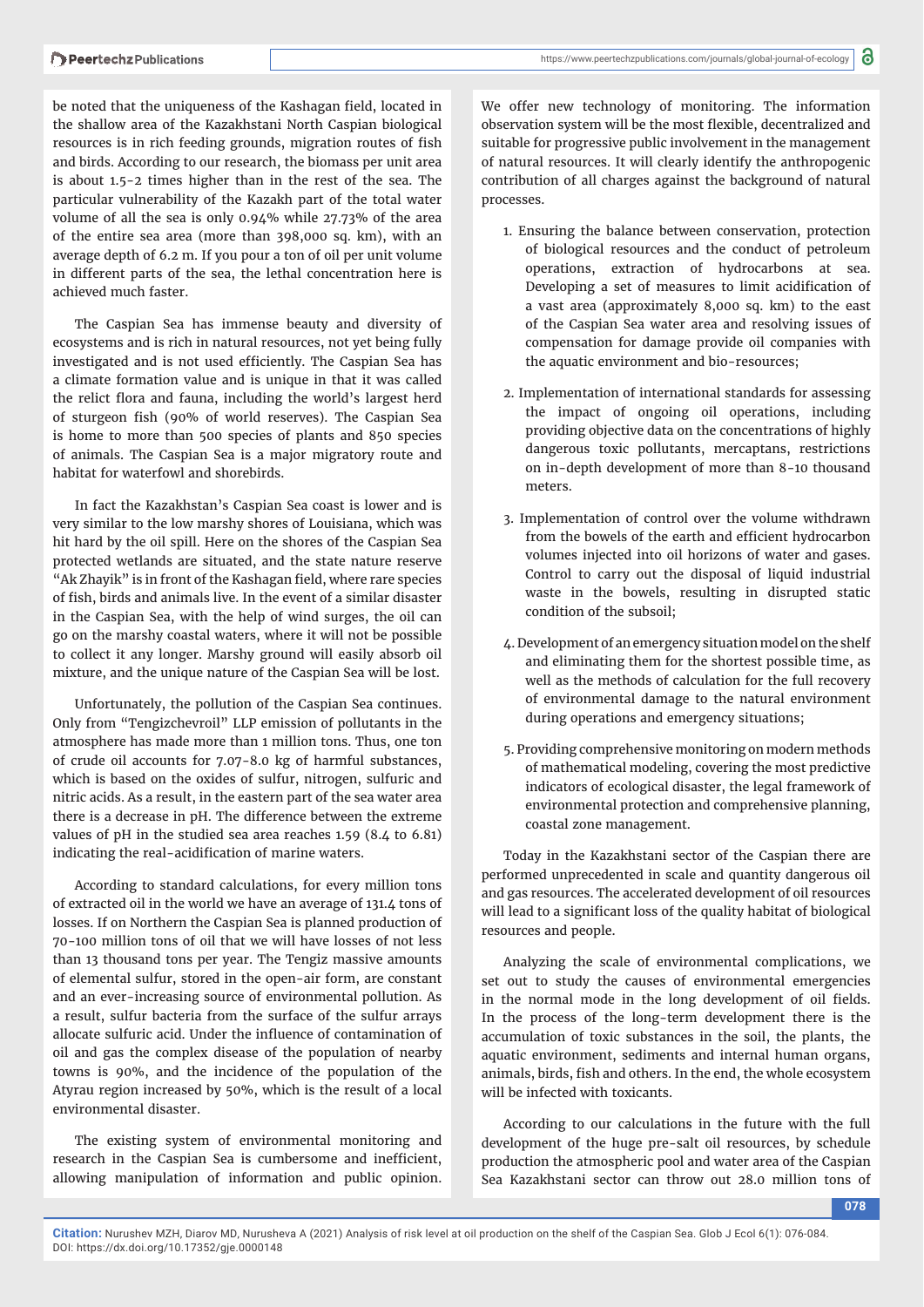poisonous substances. From these components there may be formed 9.93 million tons of sulfuric, 5.3 million tons of nitrogen and 10.45 million tons of carbonic acid, they are also the most destructive compounds of the natural environment in the world.

Despite the shallow waters of the Kazakhstani sector sea company Eni SpA with the operator "Agip Caspian Sea BV" plans in the future to increase production levels from 55.8 to 98.0 mln tons of oil per year. Contract area under the North Caspian Sea PSA includes the giant Kashagan oil field which is the first major offshore field in the Republic of Kazakhstan, as well as the fields of Kashagan Southwest, Aktoty, Kayran and Kalamkas. The scope and complexity of the operations carried out by a consortium of persons, which includes the companies: Eni, Shell, Exxon Mobille, Total, ConocoPhillips, KMG, and INPEX which are aware that such production rates can lead to irreversible processes i.e. radical destruction of the ecosystem of the North Caspian.

The study area is under the influence of regional compression. The fractures in the upper layers of the crust under a layer of sedimentary rocks are at depths of 4-12 km in areas of hydrocarbon production, which increases the risk of man-made disasters. In developing the Tengiz field in the last eight years tons of crude oil was released into the atmospheric pool in the average 4.99 kg of toxic substances at the design 2.0-2.5 kg. From poisonous substances there is emitted the amount of 1.33 kg of sulfur and 0.69 kg of nitrous gases which are defined as the most damaging ecosystems gases. On the industrial sites of Tengiz, only in 2007-2010, there were more than 160 accidents followed by burning and sour raw gas to the flare.

The aquatic resources suffer so for many years in the drainage wells and other technological nodes of the islands of Kayran and Aktoty, more than 700 dead birds have been found. With such a disparaging approach the foreign oil companies should expect further environmental complications. Аadmittedly saying, the signing of many environmental and legal issues missed contracts, including stringent penalties and insurance in case of an environmental disaster [12].

As a result of long and intensive exploitation of the oil field, the critical situation for the environment comes without doubt; however, to justify and determine the time of occurrence of such a situation is not an easy task. The authors of this article have attempted to solve it.

Criteria for evaluating the forecast anthropogenic loads. Estimates of future emissions into the atmosphere have been made on the basis of multi-year reached actual emissions into the air of toxic substances per ton of crude oil (an average of 4.0 kg per 1 ton of harmful substances.) by various oil companies.

"Tengizchevroil" LLP mined in 2009-2015 178.5 million tons of salt oil, and there was released into the atmosphere 887.8 thousand tons of toxic substances or 4.99 kg of toxic substances per ton of oil were produced, as in 2001-2008 per ton of oil emissions amounted to 3.95 kg of toxic substances.

Critical anthropogenic impact on the environment. Anthropogenic impact on the environment is determined from the analysis of the health of the inhabitants of the village Sarkamys located 12-15 km from the sanitary protection zone of the Tengiz field. The average volume of emissions for these years amounted to 604.2 thousand tons, while the production of "Tengizchevroil" LLP was 98.2 million tons of oil.

Growth of dynamics of critical loads at different levels of production and timing of development of pre-salt oil. We calculated the possible dynamics of critical load exceeding (0.8 million tons of emissions) at the timing of the development of 10 to 50 years with an interval of five years and production volumes in 15,20,25,30,35,40,45, 50,55,60,70,80,90 and 100 million tons of oil. For the calculation of the average specific emissions of 4, 3 and 2 kg per 1 ton were adopted.

We obtained the following results. When reaching 4.0 kg of emissions per 1 ton of the produced oil exceeding the critical load from 0.75 to 25 times in terms of the development of 10 to 50 years it makes up 15-100 million tons of production volumes a year. When possible 2.0 kg of emissions into the pool exceed the critical load, they are 0.37-12.5 times under the same terms of development and production volumes. We have divided Harmful effects on the environment into zones (stages).

I. If possible 4.0 kg of emissions of hazardous substances per 1 ton crude oil take place (Figures 1,2), the following sequence was obtained:

The third zone (stage). The zone of intensive environmental disasters. Extraction of 2.65-4.0 billion tons of oil. Emissions into the atmospheric pool subsalt oil of 8.0-12 million tons. Of this amount there could be formed 2.2-4.8 million tons of sulfuric acid and 1.5-2.3 million tons of nitric acid.

The second zone (stage). Zone of ecological disasters. Zone of 1.3-2.65 billion tons of oil. Emissions of subsalt oil of 4.0- 8.0 million tons of poisonous substances. Of this amount there could be formed 1.6-2.2 million tons of sulfuric acid and 0.75- 1.5 million tons of nitric acid

The first zone (stage). The difficult situation is critical in the environment on the verge of the ecological disaster. The volume of oil production of 1.3 billion tons. Emissions into the atmospheric pool of 4.0 million tons. Of this amount 1.6 million tons there could be formed sulfuric acid and 0.75 million tons of nitric acid.

The fourth zone (stage). The zone strengths of environmental disasters. Extraction of 3.0-4.0 billion tons of oil. Emissions into the atmospheric pool of 12-16 million tons of toxic substances. Of this amount there could be formed 4.8- 6.4 million tons of acid and 2.26-3.028 of nitric acid.

The third zone (stage). The zone of intensive environmental disasters. Extraction of 2.0-3.0 billion tons of oil. Emissions to the atmosphere of toxic substances Pool of 8-12 million tons. Of this amount of the substances there could be formed 3.2-4.8 million tons of sulfuric acid and 1.5-2.3 million tons of nitric acid.

**Citation:** Nurushev MZH, Diarov MD, Nurusheva A (2021) Analysis of risk level at oil production on the shelf of the Caspian Sea. Glob J Ecol 6(1): 076-084. DOI: https://dx.doi.org/10.17352/gje.0000148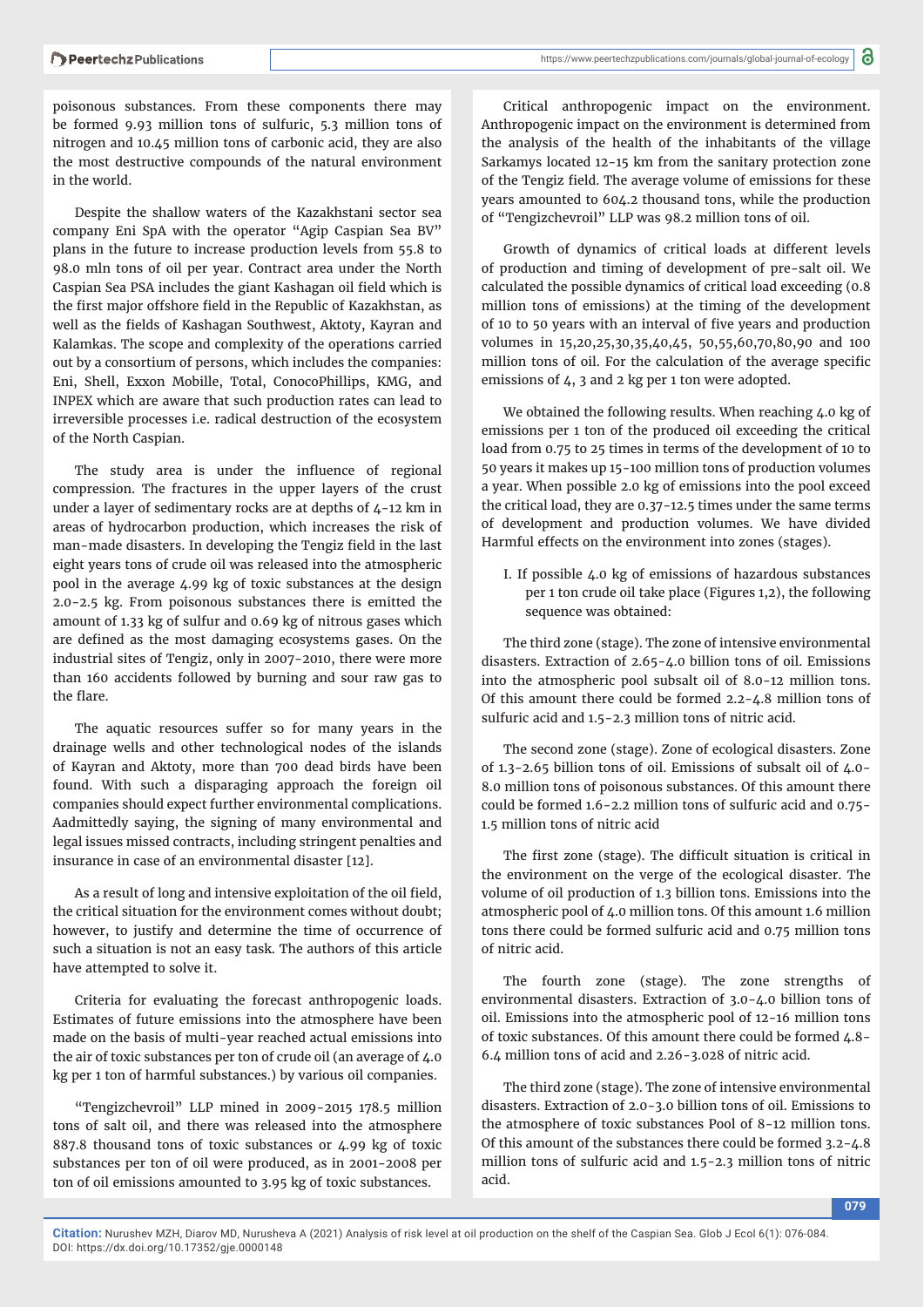



**Figure 1:** The degree of changes in the environment depending on the volume of oil production and timing of development of deposits.

The second zone (stage).The zone of ecological disasters .Mining of 1.0-2.0 billion tons of oil .Emissions into the atmospheric pool of 4.0-8.0 million tons of poisonous substances. There could be formed 1.7-3.2 million tons of sulfuric acid and 0.7-1.5 million tons of nitric acid.

The first zone (stage). The difficult situation is critical in the environment on the verge of the ecological disaster. From the production of 1.0 billion tons of oil there are emissions of 4.0 million tons of pool toxic substances, the development of pre-salt oil: of them there could be formed 1.6 million tons of sulfuric acid and 0.75 million tons of nitric acid.

The first zone (stage). Environmental complications on the verge of emergencies can occur when the total production of subsalt oil is 0.5-1.0 billion tons and the release into the atmosphere of 4.0 million tons of toxic substances is a 5-fold excess of critical loads.

The second zone (stage) of environmental emergencies occur in the extraction of 1.0-2.0 billion tons of oil and emissions of the pool of 4.0-8.0 million tons of toxic substances, which is a ten-fold excess of the critical loads of the anthropogenic impact.

The third zone (stage) of the intensive ecological disasters occurs in the extraction of 2.0-3.0 billion tons of oil and emissions of 12.8 million tons of toxic substances, which is 15 fold excess of the critical loads of the anthropogenic impact.

The fourth zone (stage) of environmental disasters occurs in the extraction of 3.0-4.0 billion tons of oil and emissions of the pool of 12.0-16.0 million tons of toxic substances, which is 20-fold excess of the critical loads of the anthropogenic impact.

II. Upon reaching 3.0 kg of emissions of pollutants per ton of oil produced (Table 2) is formed:

The first zone (stage) on the verge of complications of environmental disasters occurs in the production of 0.5-1.3 billion tons of oil and the release into the air of 4.0 million tons of toxic substances, which is 5-fold excess of the critical loads of the anthropogenic impact.

The second zone (stage) of environmental disasters occurs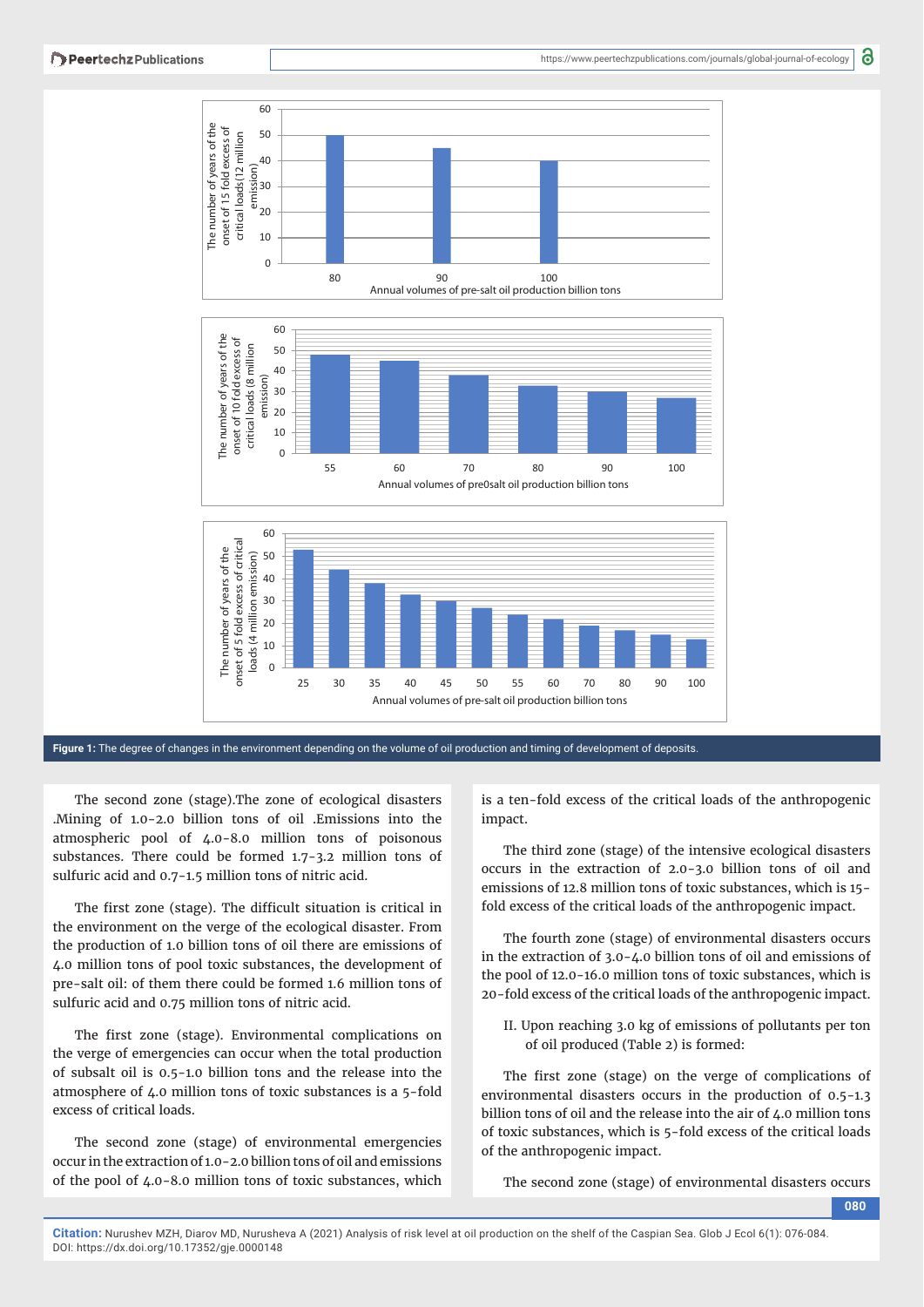

**Figure 2:** The degree of changes in the environment depending on the volume of oil production and timing of development of deposits.

in the production of 1.3-2.65 billion tons of oil will give the release into the air of 4.0-8.0 million tons of toxic substances, which are 10-fold excess loads.

The third zone (stage) includes intensive ecological disasters. They will come when the production of 2.65-4.0 billion tons of oil will give the release into the air of 8.0-12.0 million tons of toxic substances, which is 15-fold excess of the critical loads of the anthropogenic impact.

The next task was to calculate the dynamics of the growth of harmful emissions into the pool at different levels of oil production and timing of the development of deposits. Calculations of the total volume of emissions into the pool at the development of offshore oil fields for 50 years with an interval of 5 years, and annual production volume of 15 to 100 million tons of oil. The main criteria of progress (4 kg) were taken for calculating emissions during the production and the potential in the long term (3 kg and 2 kg) of emissions per ton of the produced oil companies. We obtained the following results.

Under the specific emissions of  $4$  kg per 1 ton produced oil. Total emissions in the atmosphere during the annual volume of 15-100 million tons of production per year, for 10,20,30,35,40,45,50 years there were 0.6-20 million tons of poisonous substances.

Under the specific emissions of 3 kg per 1 ton produced oil. Total emissions of the pool at the same annual volumes of oil production and for 10 to 50 years accounted for Mt 0.45-15 poisonous substances.

Under the specific emissions of 2 kg per 1 ton produced oil. Total emissions in the atmosphere under the same annual oil production of 15-100 million tons per year, for 10 to 50 years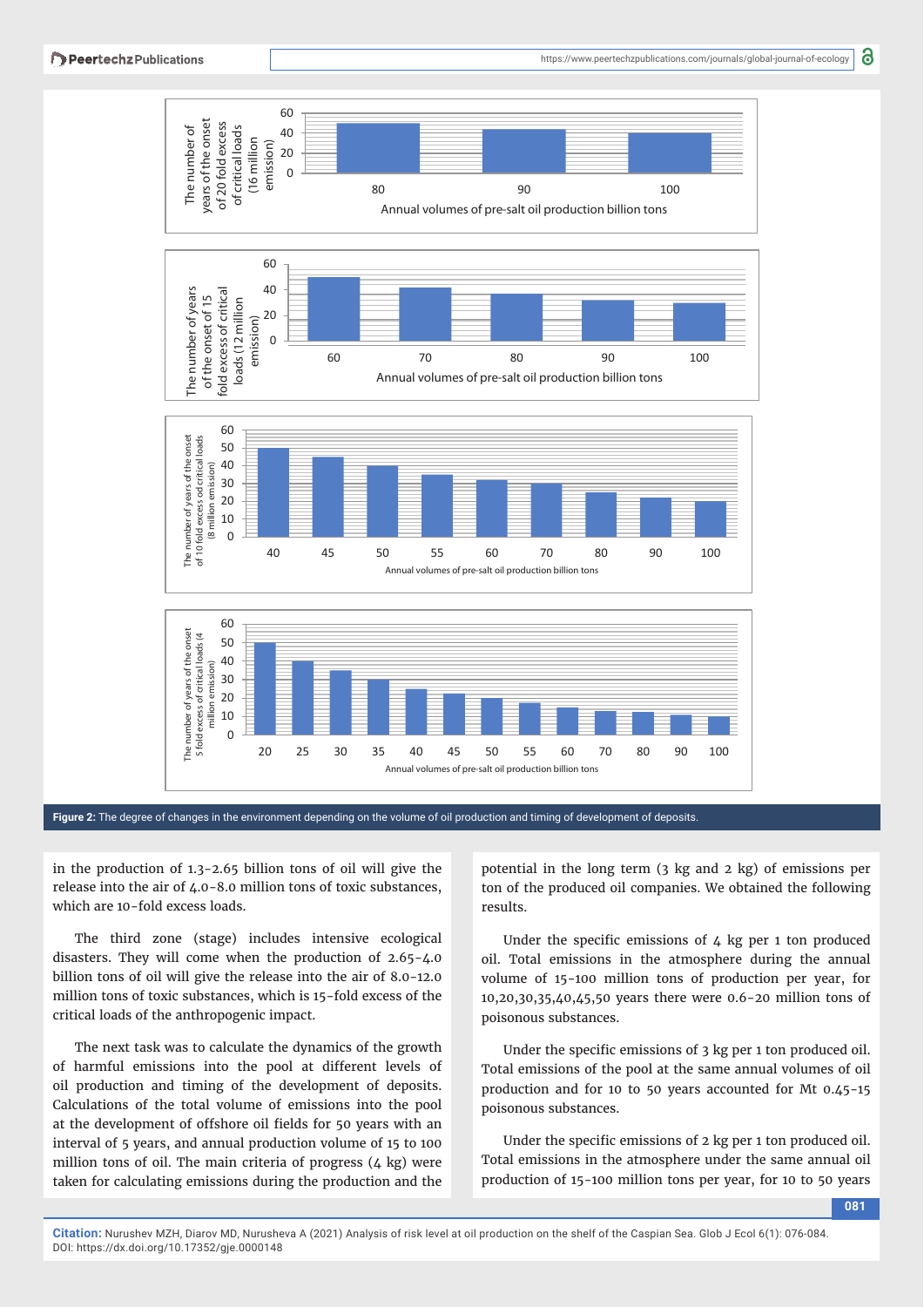make up 0.3-10 million tons for the estimated time of occurrence of environmental disasters and various complications (Table 2), depending on the volume of production and timing of the development of deposits.

From Table 2 it is clear that the environmental catastrophe on the verge of complications occurs in 10 years at 100 million tons of annual crude oil production.

Environmental limits of the development of pre-salt oil reserves. In the development of pre-salt oil resources of the Caspian Sea shelf there may be two alternatives (catastrophic and science-based).

- 1. It is technically possible to pump all the oil from the bowels of the sea without regard to their disastrous consequences rapidly.
- 2. The development of hydrocarbon resources to conduct

**Table 2:** The onset of complications and environmental disasters, depending on the annual production and development period with normal mode.

|                                                                       | <b>Time of</b>       | <b>Annual</b> | <b>Time of</b>              | <b>Annual</b> |
|-----------------------------------------------------------------------|----------------------|---------------|-----------------------------|---------------|
|                                                                       | onset,               | production    | onset,                      | production    |
|                                                                       | through              | volume, mln   | through                     | volume, mln   |
|                                                                       | years                | tons          | years                       | tons          |
| <b>Stage of complications</b>                                         | A. In fact, specific |               | <b>B. Possible specific</b> |               |
|                                                                       | emissions per ton of |               | emissions per ton of        |               |
|                                                                       | crude oil 4.0 kg     |               | crude oil 3.0 kg            |               |
|                                                                       | 10                   | 100           | 13                          | 100           |
|                                                                       | 11                   | 90            | 15                          | 90            |
|                                                                       | 12.5                 | 80            | 17                          | 80            |
|                                                                       | 13.0                 | 70            | 19                          | 70            |
|                                                                       | 15                   | 60            | 22                          | 60            |
| <b>Environmental complications</b><br>on the brink of disaster. Total | 17.5                 | 55            | 24                          | 55            |
| emissions of 4.0 million tons5                                        | 20                   | 50            | 25                          | 50            |
| times exceeding critical loads                                        | 22.5                 | 45            | 30                          | 45            |
|                                                                       | 25                   | 40            | 33                          | 40            |
|                                                                       | 30                   | 35            | 38                          | 35            |
|                                                                       | 35                   | 30            | 44                          | 30            |
|                                                                       | 40                   | 25            | 53                          | 25            |
|                                                                       | 50                   | 20            | 61                          | 20            |
|                                                                       | 20                   | 100           | 27                          | 100           |
|                                                                       | 22                   | 90            | 30                          | 90            |
|                                                                       | 25                   | 80            | 33                          | 80            |
|                                                                       | 30                   | 70            | 38                          | 70            |
| Ecological disasters. Emissions                                       | 32                   | 60            | 45                          | 60            |
| of 8.0 million tons10 times                                           | 35                   | 55            | 48                          | 55            |
| exceeding critical loads                                              | 40                   | 50            | 53                          | 50            |
|                                                                       | 45                   | 45            | 59                          | 45            |
|                                                                       | 50                   | 40            | 66                          | 40            |
|                                                                       | 67                   | 30            | 69                          | 30            |
|                                                                       | 30                   | 100           | 40                          | 100           |
| Intensive environmental                                               | 32                   | 90            | 45                          | 90            |
| disasters. Emissions of 12.0                                          | 37                   | 80            | 50                          | 80            |
| million tons15 times exceeding                                        | 42                   | 70            | 58                          | 70            |
| critical loads                                                        | 50                   | 60            | 67                          | 60            |
|                                                                       | 60                   | 50            | 80                          | 50            |
|                                                                       | 40                   | 100           | 53                          | 100           |
| Extreme environmental                                                 | 44                   | 90            | 59                          | 90            |
| disasters. Emissions of 162.0                                         | 50                   | 80            | 67                          | 80            |
| million tons20 times exceeding                                        | 57                   | 70            | 76                          | 70            |
| critical loads                                                        | 67                   | 60            | 89                          | 60            |
|                                                                       | 80                   | 50            | 107                         | 50            |

8 https://www.peertechzpublications.com/journals/global-journal-of-ecology

the science-based rate, preserving the ecosystem of the Caspian Sea basin in a satisfactory condition.

We have established the dependence of the time of occurrence of complications and the environmental disasters on the exceeding of critical environmental loads (0.8 million tons of emissions into the air) while maintaining planned volumes of production of subsalt oil on Tengiz and Kashagan. So the Kashagan field development in the period of industrial development is planned to produce 21.0 million tons of oil, 24 million tons produced at Tengiz.

For the calculation we passed the total annual level of 50 million tons of production of oil. At the same time, according to our calculations, the advance environmental complications on the brink of disasters with the actual specific emissions of 4.0 kg per 1 ton of crude oil amounted to a period of 20 years (Table 2), environmental disasters - 40 years, intensive environmental disasters - 60 years.

Evidence-based (recommended) annual production volume of subsalt oil on Tengiz and Kashagan. To solve the problem, we found the number of emissions into the atmosphere pool with the annual production of subsalt oil from 100 to 15 million tons at intervals of 5 mln tons for 50 years. It turned out that the expected atmospheric load greatly exceeds the critical pool.

On the basis of submissions received, we consider it possible to produce the annual pre-salt oil with high content of sulfur oxides, nitrogen and other toxic substances for Tengiz deposits - 15 million tons per year, and the same for Kashagan (15 million tons per year). The recommended total amount of oil should be between 30 million tons a year.

According to our data the estimated time at the onset of the actual level of 4.0 kg of toxic substances into the air per ton of crude oil produced and the total annual production of 30 million tons of subsalt oil, environmental complications can be expected on the brink of the disaster in 35 years, as an ecological disaster over 67 years.

With the development of pre-salt oil resources, in any case, expected environmental disasters, it is only a matter of time. If you develop at an accelerated pace, the catastrophe will come earlier; if slowly, then the catastrophes will be much later, i.e., a few decades later.

With the development of pre-salt resources of the sea there can be several stages of the loss of quality of the environment. For example, an ecosystem suitable for human life will maintain with the withdrawal from the sea subsoil of 0.5-1.0 billion tons of subsalt oil, which may be accompanied by environmental complications on the brink of the catastrophes.

The natural environment is very suitable for human life (transition period) and it is possible in the extraction of 1.0-2.0 billion tons of oil, with a probability of environmental disaster.

The natural environment on the quality of air, water, soil not suitable for human life (like Chernobyl) is expected at the withdrawal from the depths of the sea of 2.0-3.0 bln tons of

**Citation:** Nurushev MZH, Diarov MD, Nurusheva A (2021) Analysis of risk level at oil production on the shelf of the Caspian Sea. Glob J Ecol 6(1): 076-084. DOI: https://dx.doi.org/10.17352/gje.0000148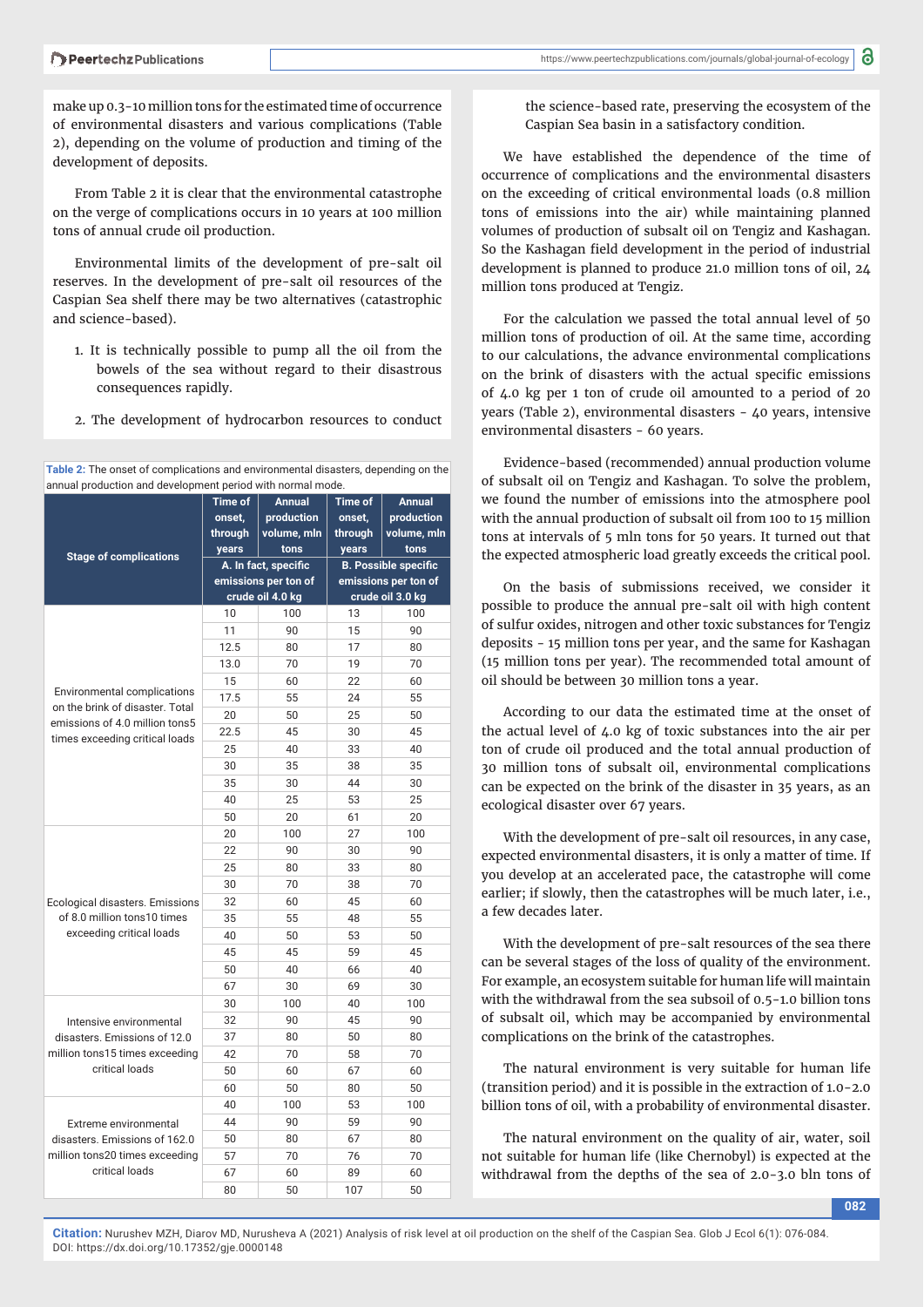pre-salt oil. This tragedy will be accompanied by intensive environmental disasters, and the seizure of 3.0-4.0 billion tons from the depths of the sea-salt oil will cause extreme environmental disasters. And the worst thing is to happen at the withdrawal from the bowels of 4.0-5.0 billion tons when there will be a very strong environmental disaster.

Thus, from the huge subsalt resources of BMSC it is possible to master with environmental complications on the brink of the disaster just 0.5-1.0 billion tons from 7.0 billion tons of oil approved and registered by the recoverable resources of pre-salt oil, which makes up only 8.0-15% of all reserves of industrial resources of the pre-salt oil.

In order to improve the environmental situation and to ensure the highest possible volume of pre-salt oil, we recommend as follows:

- On the Tengiz fieled the annual volume of the produced pre-salt oil should not exceed 15 million tons per year. The first generation plant must be shut down for reconstruction or finally. The associated gas in full should be pumped back into the underground horizons.
- On the Kashagan field the annual volume of the produced pre-salt oil should not exceed 15.0 million tons per year. About 80% of the associated gas volumes without treatment should be pumped back into the tanks.

Foreign oil companies and the Government of the Republic of Kazakhstan should understand that the massive development of the enormous hydrocarbon resources in the pre-salt deposits in the Kazakhstani sector of the Caspian Sea will lead to the inevitable environmental and technological disasters. That entails the loss of billions of dollars invested in the development of resource deposits with the stop and conservation of many acting manufactures and infrastructures.

This bitter experience concerned the developments in Russia during the development of gas condensate field of Aksaraisk of the Astrakhan Arch at the end of the 80s of the last century. Now from the initial production volumes withdrawn from the depths there are only a quarter of that and had significant impacts on the environment.

Our task is to warn about the possible complications and the environmental impact of the disaster during the development of oil resources of the Caspian Sea oil fields  $[4]$ . We should point out the scientifically based (recommended) annual volumes of production of subsalt oil on Tengiz and Kashagan.

There should be noted the uniqueness of the Kashagan field located in the shallow area of the Kazakhstani North Caspian with its biological resources and rich feeding grounds on the migration routes of fish and birds. According to our research, the biomass per unit area is about 1.5-2 times higher than in the rest of the sea. The particular vulnerability of the Kazakhstani part of the total water volume of all the sea is only 0.94% with the area of 27.73% of the entire sea area (more than 398,000 sq. km), with an average depth of 6.2 m. If you pour a ton of oil per unit volume in different parts of the sea, the lethal concentration here is achieved much faster.

This requires careful respect for the sea, the maintenance of its biological resources and preventive measures against future mass diseases and poisoning of every living thing [4].

#### **Conclusion**

In spite of the unique biological resources and the danger of large-scale oil operations the largest countris in the world (the USA, England, France, Italy, Russia, China) and Kazakhstan are interested in the long-term development of oil fields in the Caspian Sea shelf.

If Government does not organize an independent working group of scientists and specialists on Integrated Monitoring, early (maybe next year) or late in the Kazakhstani part of the Caspian Sea catastrophic oil and gas emissions may occur. For their elimination it will be required from two to several months. In the future, the cycle of "drilling, oil and gas extraction + catastrophic elimination of emissions + production" will be repeated. After each cycle the sea water toxicity will increase and become more dangerous to the environment  $[4]$ .

Environmental disasters occurring in the Caspian Sea will have the interstate resonance. With this, migratory, nesting and wintering birds of the sea area, in total more than 10 million, will be affected and some will die. A significant part of migrating will spread the disease in many waters, seas and continents of the globe. The process will be permanent. As a result of these accidents, toxic clouds of the contaminated sea water will rise into the upper atmosphere to the ozone layer of the earth and the air flow will transfer considerable space to form acid rain, destroying forests, grasslands and many components of the environment.

#### **References**

- 1. Ogar NP, Geldyev BV, Maksimov MА (2014) Overall environmental features of the North-Eastern Caspian Sea. Environmental Monitoring of the natural environment of the North-East Caspian Sea during Development of Oil Fields. Almaty 12-28.
- 2. Shivareva SP, Ivkina NI (2000) Kaspyiskoe more u beregov Kazakhstana Caspian Sea of Kazakhstan coasts 25.
- 3. K Sh F, Аsanbaev IK, Аbdukajmova АM (2005) Sovremennye problemy zagryazneniya pochv neftepromyslov prikaspiya Neft i gaz [Modern problems of soil pollution of the Caspian oil fields Oil and gas 62-68.
- 4. Diarov MD (2006) Ecology and oil and gas complex: Monogr. / Atyraus. Institute of oil and gas - Almaty: Evero – 54-672.
- 5. DHI Software 2008 MIKE 21 HD Hydrodynamic Model User Guide106.
- 6. DHI Software 2008 MIKE 21 & MIKE 3 PA/SAParticle analysis and oil spill analysis module User guide108.
- 7. Bostanbekov KA, Jamalov JK, Kim DK, Nurseitov DB, Tursunov IE, et al. (2013) Integrated workflow-based system for risk mapping of oil spills with using high performance cluster. International Journal of New Computer Architectures and their Applications (IJNCAA) 3: 115-131. **Link:** https://bit.ly/3Fnp39e
- 8. Bostanbekov KA, Jamalov JK, Kim DK, Nurseitov DB, Tursunov IE, et al. (2013) Service-Oriented GIS System for Risk Mapping of Oil Spills Integrated with High Performance Cluster The Second International Conference on Informatics Engineering & Information Science (ICIEIS2013) 343-354. **Link:** https://bit.ly/3AfTbzF